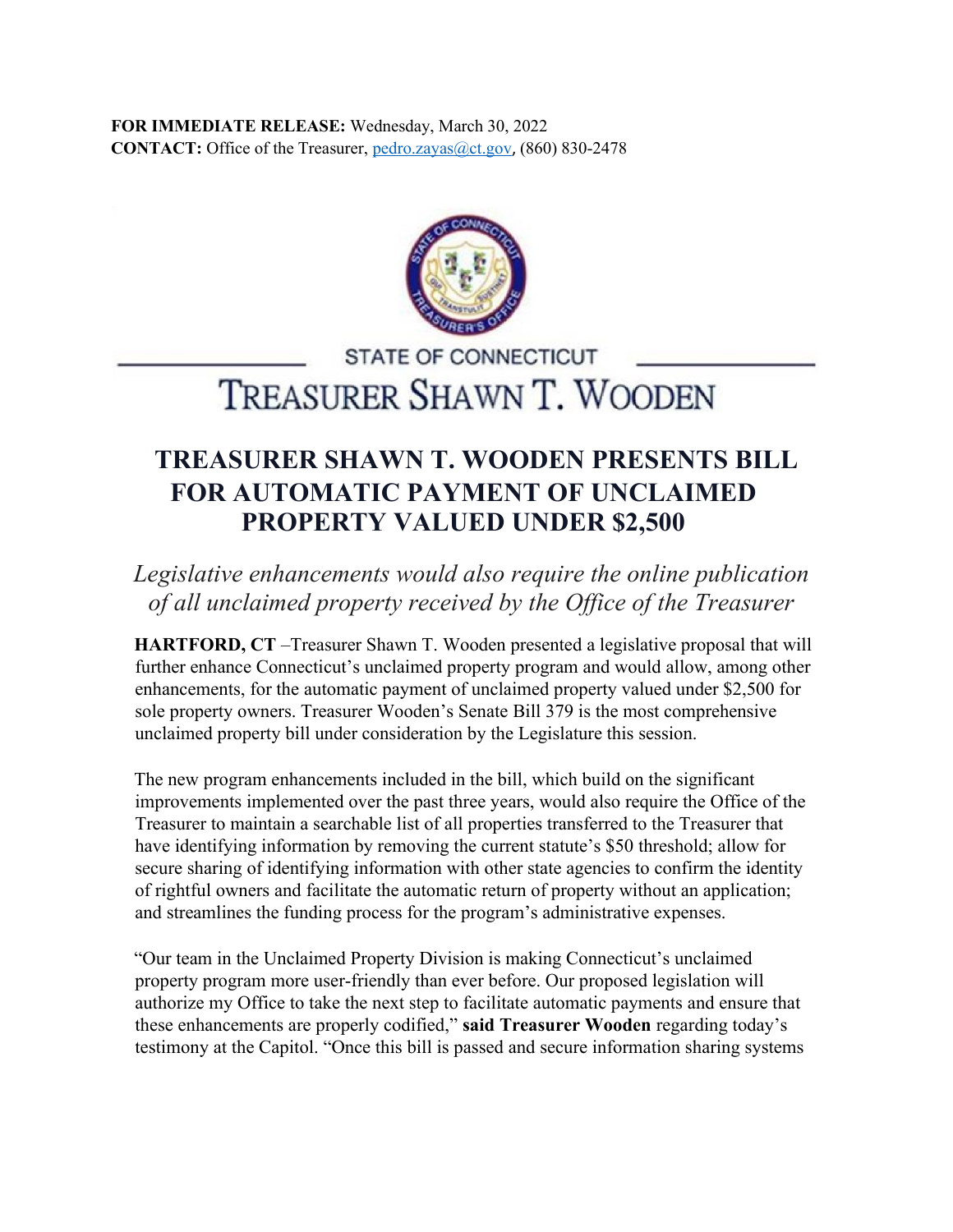are in place, my Office will be ready to mail out millions of dollars to thousands of Connecticut families at a time when they may need it most."

"We are working to have as many property owners as possible put their cash back in their pockets. These enhancements make the process of reuniting rightful owners with their unclaimed property easier and faster than ever before. And by authorizing automatic payments, many families may be receiving some much-needed and unexpected money back," said Treasurer Wooden.

"Connecticut's unclaimed property program has stood the test of time because it continues to evolve and adapt to the latest technology and the needs of Connecticut residents. I'm proud to support Treasurer Wooden in his efforts to update the program to be more efficient and easier for individuals and organizations to claim their money," **said House Speaker Matt Ritter (D-Hartford).**

"Senate Bill 379 would make smart reforms to our state's Unclaimed Property Management System to ensure our hardworking residents and businesses can quickly regain control of their money. Treasurer Wooden's common sense and proactive recommendations will help address the program's current deficiencies and bring it into the 21st century," **said House Majority Leader Jason Rojas (D – East Hartford, Manchester).**

The proposed legislative enhancements for this year follow Treasurer Wooden's previous [announcements made on February 1, 2022, also recognized as National Unclaimed](https://portal.ct.gov/-/media/OTT/Press-Room/Press-Releases/2022/PR020122rev0207Wooden-Major-CT-Enhancements-To-Unclaimed-Property-System-On-National-Unclaimed-Prope.pdf) [Property Day.](https://portal.ct.gov/-/media/OTT/Press-Room/Press-Releases/2022/PR020122rev0207Wooden-Major-CT-Enhancements-To-Unclaimed-Property-System-On-National-Unclaimed-Prope.pdf) Some of the key enhancements implemented this year included the elimination of the notarization requirement to process claims, fast-track processing for property valued at \$1,000 or less as of January 1, 2022, moving up to \$2,500 effective July 1, 2022, and entering all properties with identifying information into the online searchable listing.

"In the first 15 days of February, following the announcements we made on National Unclaimed Property Day, we received over 140,000 claims initiated with a total value of \$35.9 million in previously unclaimed property. Those are amazing numbers that speak highly of how easy it is to claim your lost property in Connecticut," said Treasurer Wooden. "Removal of the notarization requirement by itself eliminates a longstanding barrier that could have hindered or delayed many families and organizations from filing a claim. Anyone can now look up their name on [www.CTBigList.com](https://www.ctbiglist.com/) and file a claim at any time, from anywhere, without the need to find and obtain a notary's signature."

Treasurer Wooden has consistently rolled out improvements to the unclaimed property program since taking the oath of office in 2019. In fiscal year 2020, Connecticut ranked second in the nation in the rate of return of unclaimed property, according to the National Association of Unclaimed Property Administrators. And back in February 2021, the